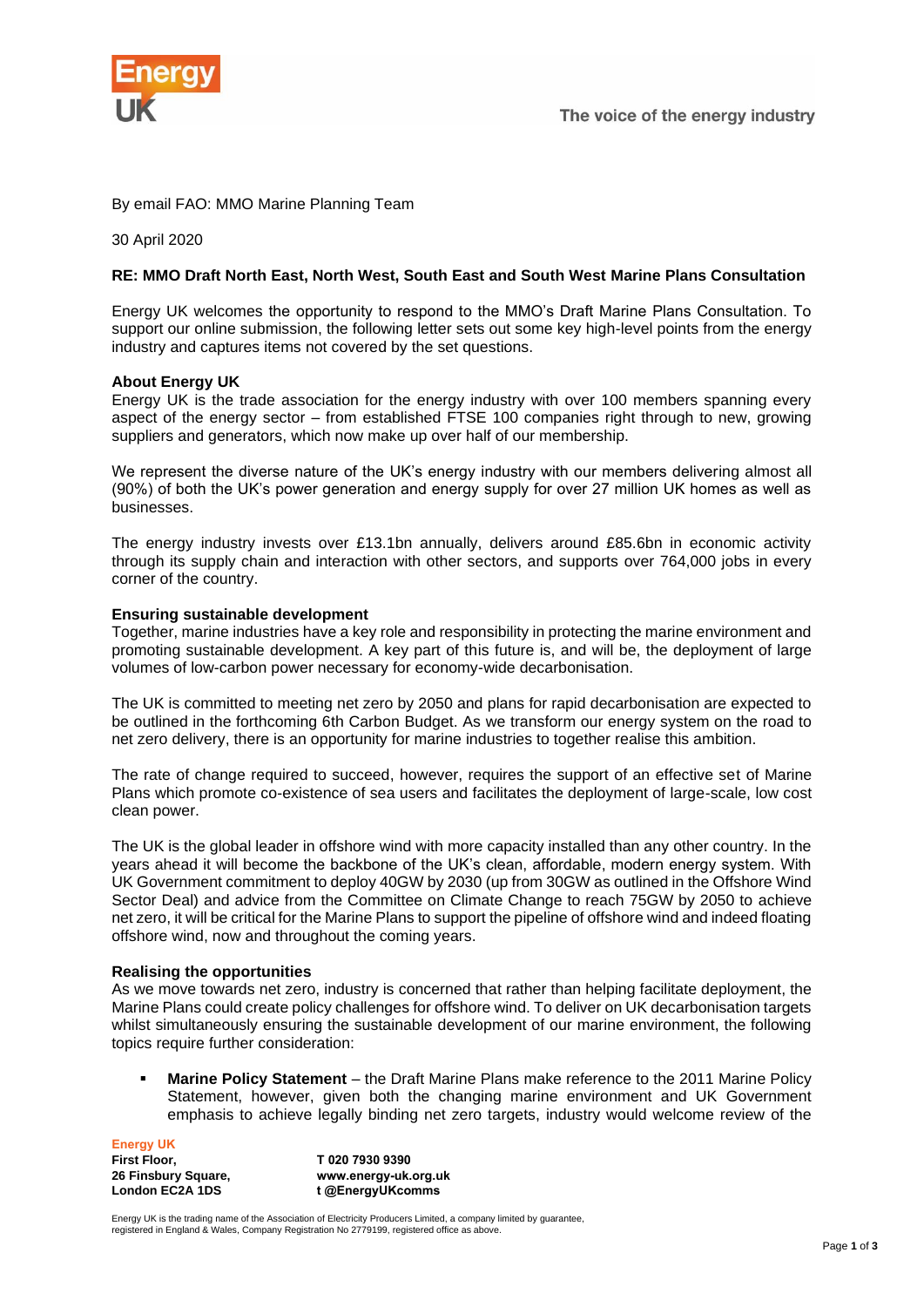

statement to reflect these changes. Industry would also welcome the opportunity to further discuss how a strategic level approach to marine spatial planning and the Habitats Directive derogation process could be adopted across UK Government, the devolved administrations and industry to support achievement of these targets.

- **Terminology** industry have some concerns regarding consistent use of terminology within many policies within all four of the Draft Plans for proposals to demonstrate "that they will, in order of preference:
	- a) Avoid
	- b) Minimise
	- c) Mitigate adverse impacts."

If all policies are applied consistently on such a basis it is difficult to see how sustainable development of offshore renewables, or other activities, can be achieved. Instead, we believe marine planning should be used as a basis to assess the potential positive and negative impacts of proposals across receptors and reach a balanced decision based on this assessment as to whether a proposal should be supported or not.

- **Timely delivery of projects** from planning to operation, delivery of renewable energy projects will need to be timely and efficient. Without shortening the typical project timeline, at present, there is significant risk to achieving offshore wind and net zero targets.
- **Future-proofing**  in addition to draft marine plans enabling the maximisation of current wind power projects, it will be important for plans to enable future potential from floating offshore wind, in line with the UK Government's commitment.
- **Evidence** although there is a lack of baseline data for many aspects of the marine environment, over-precaution or the assumption that data-rich areas have a greater number of environmental issues (because comparatively they are well documented), should not prevent achievement of UK decarbonisation targets.
- **Leasing** industry would welcome clarification on how the Marine Plans will work alongside The Crown Estate's leasing process.
- **Effective co-location** in order to help promote sustainable development and ensure that all marine industries are recognised in the Marine Plans, stakeholders will need to be consulted further. Successful implementation of the Marine Plans will require effective integration of different interests within the marine environment – something which could be supported by an impact assessment of all maritime industries to ascertain which industries should be prioritised in terms of contributing most to meeting UK net zero targets.
- **• Defence** industry would welcome further discussion with the MMO on how to effectively capture a collaborative approach between key stakeholders relating to offshore wind and defence operations - learning from the work that has existed to date through the BEIS-led Aviation Management Board (for wind and aviation including defence matters), and the current joint programme between MOD, BEIS and the Offshore Wind Industry Council (OWIC) regarding Air Defence matters as a workstream of the Offshore Wind Sector Deal*.*
- **Implementation** application of the Marine Plans in practice will require further discussion. Industry would welcome an invitation to participate in these discussions alongside other key stakeholders.
- **Net Gain** as a developing concept which is not mandatory in a marine context, further thinking is required on how net gain can be delivered in this complex environment. Reference should

**Energy UK First Floor, 26 Finsbury Square, London EC2A 1DS**

**T 020 7930 9390 www.energy-uk.org.uk t @EnergyUKcomms**

Energy UK is the trading name of the Association of Electricity Producers Limited, a company limited by guarantee, registered in England & Wales, Company Registration No 2779199, registered office as above.